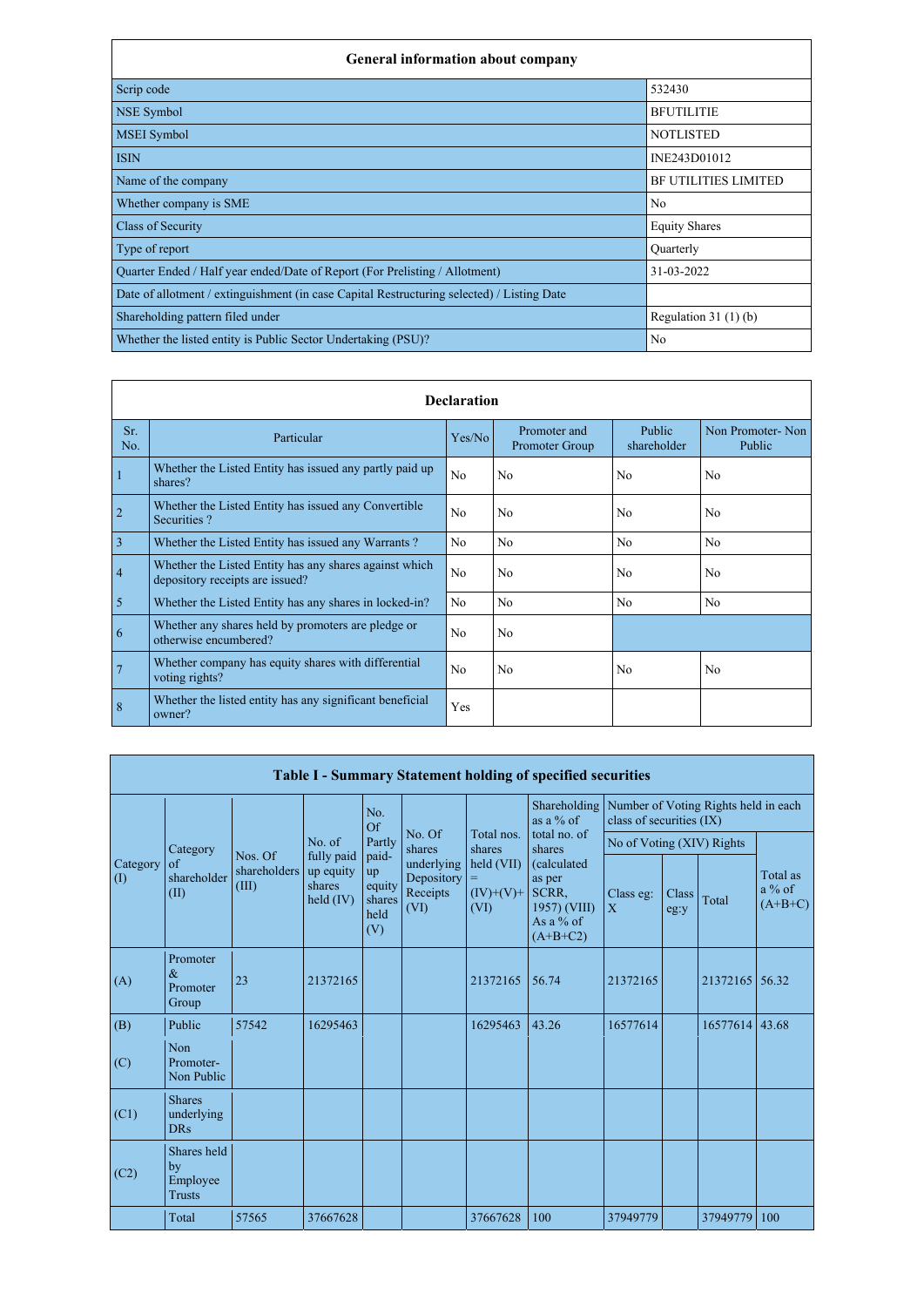|          |                                                |                                                 |                                       |                                                                | <b>Table I - Summary Statement holding of specified securities</b>                                  |            |                                                         |                         |                                                    |                                           |  |
|----------|------------------------------------------------|-------------------------------------------------|---------------------------------------|----------------------------------------------------------------|-----------------------------------------------------------------------------------------------------|------------|---------------------------------------------------------|-------------------------|----------------------------------------------------|-------------------------------------------|--|
| Category | Category of                                    | No. Of<br><b>Shares</b><br>Underlying           | No. of<br><b>Shares</b><br>Underlying | No. Of<br>Shares<br>Underlying<br>Outstanding                  | Shareholding,<br>as a $\%$<br>assuming full<br>conversion of<br>convertible<br>securities (as       |            | Number of<br>Locked in<br>shares (XII)                  | <b>Shares</b><br>(XIII) | Number of<br>pledged or<br>otherwise<br>encumbered | Number of<br>equity shares                |  |
| (1)      | shareholder<br>(II)                            | Outstanding<br>convertible<br>securities<br>(X) | Outstanding<br>Warrants<br>$(X_i)$    | convertible<br>securities<br>and No. Of<br>Warrants<br>(Xi)(a) | a percentage<br>of diluted<br>share capital)<br>$(XI)=$<br>$(VII)+(X)$ As<br>$a\%$ of<br>$(A+B+C2)$ | No.<br>(a) | As a<br>$%$ of<br>total<br><b>Shares</b><br>held<br>(b) | No.<br>(a)              | As a %<br>of total<br><b>Shares</b><br>held<br>(b) | held in<br>dematerialized<br>form $(XIV)$ |  |
| (A)      | Promoter &<br>Promoter<br>Group                |                                                 |                                       |                                                                | 56.74                                                                                               |            |                                                         |                         |                                                    | 21372165                                  |  |
| (B)      | Public                                         |                                                 |                                       |                                                                | 43.26                                                                                               |            |                                                         |                         |                                                    | 15758857                                  |  |
| (C)      | Non<br>Promoter-<br>Non Public                 |                                                 |                                       |                                                                |                                                                                                     |            |                                                         |                         |                                                    |                                           |  |
| (C1)     | <b>Shares</b><br>underlying<br><b>DRs</b>      |                                                 |                                       |                                                                |                                                                                                     |            |                                                         |                         |                                                    |                                           |  |
| (C2)     | Shares held<br>by<br>Employee<br><b>Trusts</b> |                                                 |                                       |                                                                |                                                                                                     |            |                                                         |                         |                                                    |                                           |  |
|          | Total                                          |                                                 |                                       |                                                                | 100                                                                                                 |            |                                                         |                         |                                                    | 37131022                                  |  |

## **Table II - Statement showing shareholding pattern of the Promoter and Promoter Group**

|                                                                                    |                                                                                      |                                  |                                                         | No.<br>Of                                      |                                              |                                    | Shareholding   Number of Voting Rights held in<br>as a % of               | each class of securities (IX) |               |                |                                              |
|------------------------------------------------------------------------------------|--------------------------------------------------------------------------------------|----------------------------------|---------------------------------------------------------|------------------------------------------------|----------------------------------------------|------------------------------------|---------------------------------------------------------------------------|-------------------------------|---------------|----------------|----------------------------------------------|
|                                                                                    |                                                                                      |                                  | No. of                                                  | Partly                                         | No. Of<br>shares                             | Total nos.<br>shares               | total no. of<br>shares                                                    | No of Voting (XIV) Rights     |               |                | Total                                        |
| Sr.                                                                                | Category &<br>Name of the<br>Shareholders (I)                                        | Nos. Of<br>shareholders<br>(III) | fully paid<br>up equity<br>shares<br>$\text{held (IV)}$ | paid-<br>up<br>equity<br>shares<br>held<br>(V) | underlying<br>Depository<br>Receipts<br>(VI) | held (VII)<br>$(IV)+(V)$ +<br>(VI) | (calculated<br>as per<br>SCRR,<br>1957) (VIII)<br>As a % of<br>$(A+B+C2)$ | Class eg:<br>X                | Class<br>eg:y | Total          | as a $\%$<br>of<br>Total<br>Voting<br>rights |
| $\,$ A $\,$                                                                        | Table II - Statement showing shareholding pattern of the Promoter and Promoter Group |                                  |                                                         |                                                |                                              |                                    |                                                                           |                               |               |                |                                              |
| (1)                                                                                | Indian                                                                               |                                  |                                                         |                                                |                                              |                                    |                                                                           |                               |               |                |                                              |
| (a)                                                                                | Individuals/Hindu<br>undivided Family                                                | $\overline{7}$                   | 83563                                                   |                                                |                                              | 83563                              | 0.22                                                                      | 83563                         |               | 83563          | 0.22                                         |
| (d)                                                                                | Any Other<br>(specify)                                                               | 16                               | 21288602                                                |                                                |                                              | 21288602                           | 56.52                                                                     | 21288602                      |               | 21288602       | 56.1                                         |
| Sub-Total $(A)(1)$                                                                 |                                                                                      | 23                               | 21372165                                                |                                                |                                              | 21372165                           | 56.74                                                                     | 21372165                      |               | 21372165 56.32 |                                              |
| (2)                                                                                | Foreign                                                                              |                                  |                                                         |                                                |                                              |                                    |                                                                           |                               |               |                |                                              |
| Total Shareholding of<br><b>Promoter and Promoter</b><br>Group $(A)=(A)(1)+(A)(2)$ |                                                                                      | 23                               | 21372165                                                |                                                |                                              | 21372165                           | 56.74                                                                     | 21372165                      |               | 21372165       | 56.32                                        |
| $\vert$ B                                                                          | Table III - Statement showing shareholding pattern of the Public shareholder         |                                  |                                                         |                                                |                                              |                                    |                                                                           |                               |               |                |                                              |
| (1)                                                                                | Institutions                                                                         |                                  |                                                         |                                                |                                              |                                    |                                                                           |                               |               |                |                                              |
| (a)                                                                                | <b>Mutual Funds</b>                                                                  | 6                                | 1709                                                    |                                                |                                              | 1709                               | $\mathbf{0}$                                                              | 1709                          |               | 1709           | $\mathbf{0}$                                 |
| (e)                                                                                | Foreign Portfolio<br>Investors                                                       | 14                               | 160366                                                  |                                                |                                              | 160366                             | 0.43                                                                      | 160366                        |               | 160366         | 0.42                                         |
| (f)                                                                                | Financial<br>Institutions/<br><b>Banks</b>                                           | $8\,$                            | 3139                                                    |                                                |                                              | 3139                               | 0.01                                                                      | 3139                          |               | 3139           | 0.01                                         |
| (g)                                                                                | Insurance<br>Companies                                                               |                                  | 31549                                                   |                                                |                                              | 31549                              | 0.08                                                                      | 31549                         |               | 31549          | 0.08                                         |
| (i)                                                                                | Any Other<br>(specify)                                                               | $\sqrt{2}$                       | 98                                                      |                                                |                                              | 98                                 | $\boldsymbol{0}$                                                          | 98                            |               | 98             | $\boldsymbol{0}$                             |
| Sub-Total $(B)(1)$                                                                 |                                                                                      | 31                               | 196861                                                  |                                                |                                              | 196861                             | 0.52                                                                      | 196861                        |               | 196861         | 0.52                                         |
| (3)                                                                                | Non-institutions                                                                     |                                  |                                                         |                                                |                                              |                                    |                                                                           |                               |               |                |                                              |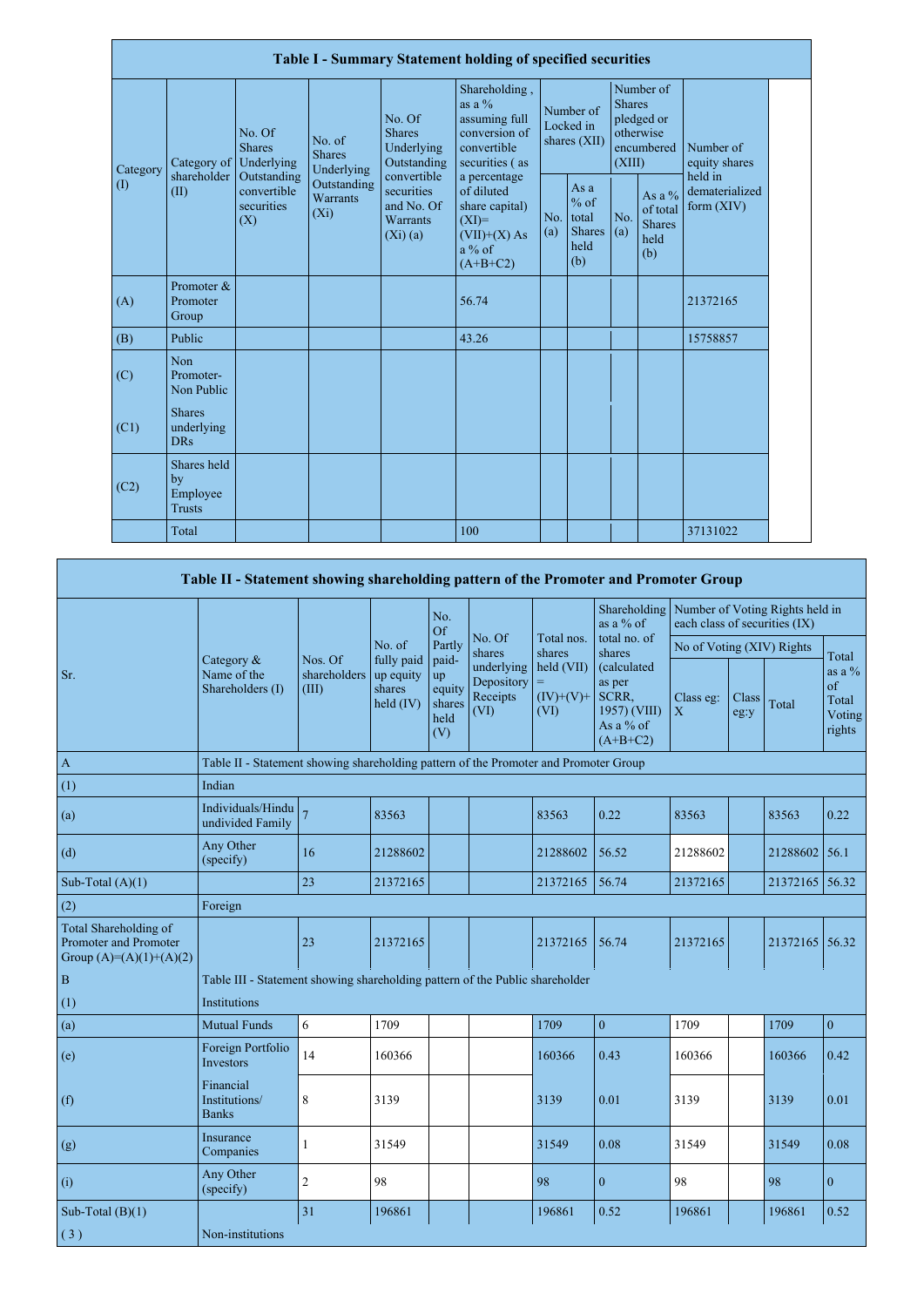| (a(i))                                                         | Individuals -<br>i.Individual<br>shareholders<br>holding nominal<br>share capital up<br>to Rs. 2 lakhs.             | 54975          | 10360472 |  | 10360472 | 27.5         | 10360472 | 10360472       | 27.3         |
|----------------------------------------------------------------|---------------------------------------------------------------------------------------------------------------------|----------------|----------|--|----------|--------------|----------|----------------|--------------|
| (a(ii))                                                        | Individuals - ii.<br>Individual<br>shareholders<br>holding nominal<br>share capital in<br>excess of Rs. 2<br>lakhs. | 5              | 904925   |  | 904925   | 2.4          | 904925   | 904925         | 2.38         |
| (b)                                                            | NBFCs registered<br>with RBI                                                                                        | $\overline{2}$ | 748      |  | 748      | $\mathbf{0}$ | 749      | 749            | $\mathbf{0}$ |
| (c)                                                            | <b>Employee Trusts</b>                                                                                              | 5              | 58074    |  | 58074    | 0.15         | 58074    | 58074          | 0.15         |
| (e)                                                            | Any Other<br>(specify)                                                                                              | 2524           | 4774383  |  | 4774383  | 12.68        | 5056533  | 5056533        | 13.32        |
| Sub-Total $(B)(3)$                                             |                                                                                                                     | 57511          | 16098602 |  | 16098602 | 42.74        | 16380753 | 16380753 43.16 |              |
| <b>Total Public Shareholding</b><br>$(B)=(B)(1)+(B)(2)+(B)(3)$ |                                                                                                                     | 57542          | 16295463 |  | 16295463 | 43.26        | 16577614 | 16577614 43.68 |              |
| $\overline{C}$                                                 | Table IV - Statement showing shareholding pattern of the Non Promoter- Non Public shareholder                       |                |          |  |          |              |          |                |              |
| Total $(A+B+C2)$                                               |                                                                                                                     | 57565          | 37667628 |  | 37667628 | 100          | 37949779 | 37949779       | 100          |
| Total $(A+B+C)$                                                |                                                                                                                     | 57565          | 37667628 |  | 37667628 | 100          | 37949779 | 37949779       | 100          |

|                                                                             |                                                                                |                                                                   |                                                                                                    |                                                                                                                                      |            |                                                    |            | Table II - Statement showing shareholding pattern of the Promoter and Promoter Group |                                                                         |
|-----------------------------------------------------------------------------|--------------------------------------------------------------------------------|-------------------------------------------------------------------|----------------------------------------------------------------------------------------------------|--------------------------------------------------------------------------------------------------------------------------------------|------------|----------------------------------------------------|------------|--------------------------------------------------------------------------------------|-------------------------------------------------------------------------|
|                                                                             | No. Of                                                                         | No. of                                                            | No. Of<br><b>Shares</b>                                                                            | Shareholding<br>, as a $\%$<br>assuming full<br>conversion of                                                                        |            | Number of<br>Locked in<br>shares (XII)             |            | Number of Shares<br>pledged or<br>otherwise<br>encumbered (XIII)                     |                                                                         |
| Sr.                                                                         | <b>Shares</b><br>Underlying<br>Outstanding<br>convertible<br>securities<br>(X) | <b>Shares</b><br>Underlying<br>Outstanding<br>Warrants<br>$(X_i)$ | Underlying<br>Outstanding<br>convertible<br>securities<br>and No. Of<br><b>Warrants</b><br>(Xi)(a) | convertible<br>securities (as<br>a percentage<br>of diluted<br>share capital)<br>$(XI)=$<br>$(VII)+(X)$ As<br>$a\%$ of<br>$(A+B+C2)$ | No.<br>(a) | As a<br>$%$ of<br>total<br>Shares  <br>held<br>(b) | No.<br>(a) | As a % of total<br>Shares held<br>(b)                                                | Number of<br>equity shares<br>held in<br>dematerialized<br>form $(XIV)$ |
| $\mathbf{A}$                                                                |                                                                                |                                                                   |                                                                                                    | Table II - Statement showing shareholding pattern of the Promoter and Promoter Group                                                 |            |                                                    |            |                                                                                      |                                                                         |
| (1)                                                                         | Indian                                                                         |                                                                   |                                                                                                    |                                                                                                                                      |            |                                                    |            |                                                                                      |                                                                         |
| (a)                                                                         |                                                                                |                                                                   |                                                                                                    | 0.22                                                                                                                                 |            |                                                    |            |                                                                                      | 83563                                                                   |
| (d)                                                                         |                                                                                |                                                                   |                                                                                                    | 56.52                                                                                                                                |            |                                                    |            |                                                                                      | 21288602                                                                |
| Sub-Total $(A)(1)$                                                          |                                                                                |                                                                   |                                                                                                    | 56.74                                                                                                                                |            |                                                    |            |                                                                                      | 21372165                                                                |
| (2)                                                                         | Foreign                                                                        |                                                                   |                                                                                                    |                                                                                                                                      |            |                                                    |            |                                                                                      |                                                                         |
| Total Shareholding of<br>Promoter and Promoter<br>Group $(A)=(A)(1)+(A)(2)$ |                                                                                |                                                                   |                                                                                                    | 56.74                                                                                                                                |            |                                                    |            |                                                                                      | 21372165                                                                |
| $\, {\bf B}$                                                                |                                                                                |                                                                   |                                                                                                    | Table III - Statement showing shareholding pattern of the Public shareholder                                                         |            |                                                    |            |                                                                                      |                                                                         |
| (1)                                                                         | <b>Institutions</b>                                                            |                                                                   |                                                                                                    |                                                                                                                                      |            |                                                    |            |                                                                                      |                                                                         |
| (a)                                                                         |                                                                                |                                                                   |                                                                                                    | $\boldsymbol{0}$                                                                                                                     |            |                                                    |            |                                                                                      | 1539                                                                    |
| (e)                                                                         |                                                                                |                                                                   |                                                                                                    | 0.43                                                                                                                                 |            |                                                    |            |                                                                                      | 160366                                                                  |
| (f)                                                                         |                                                                                |                                                                   |                                                                                                    | 0.01                                                                                                                                 |            |                                                    |            |                                                                                      | 1474                                                                    |
| (g)                                                                         |                                                                                |                                                                   |                                                                                                    | 0.08                                                                                                                                 |            |                                                    |            |                                                                                      | 31549                                                                   |
| (i)                                                                         |                                                                                |                                                                   |                                                                                                    | $\boldsymbol{0}$                                                                                                                     |            |                                                    |            |                                                                                      | 98                                                                      |
| Sub-Total $(B)(1)$                                                          |                                                                                |                                                                   |                                                                                                    | 0.52                                                                                                                                 |            |                                                    |            |                                                                                      | 195026                                                                  |
| (3)                                                                         | Non-institutions                                                               |                                                                   |                                                                                                    |                                                                                                                                      |            |                                                    |            |                                                                                      |                                                                         |
| (a(i))                                                                      |                                                                                |                                                                   |                                                                                                    | 27.5                                                                                                                                 |            |                                                    |            |                                                                                      | 9840406                                                                 |
| (a(ii))                                                                     |                                                                                |                                                                   |                                                                                                    | 2.4                                                                                                                                  |            |                                                    |            |                                                                                      | 904925                                                                  |
| (b)                                                                         |                                                                                |                                                                   |                                                                                                    | $\boldsymbol{0}$                                                                                                                     |            |                                                    |            |                                                                                      | 748                                                                     |
| (c)                                                                         |                                                                                |                                                                   |                                                                                                    | 0.15                                                                                                                                 |            |                                                    |            |                                                                                      | 58074                                                                   |
| (e)                                                                         |                                                                                |                                                                   |                                                                                                    | 12.68                                                                                                                                |            |                                                    |            |                                                                                      | 4759678                                                                 |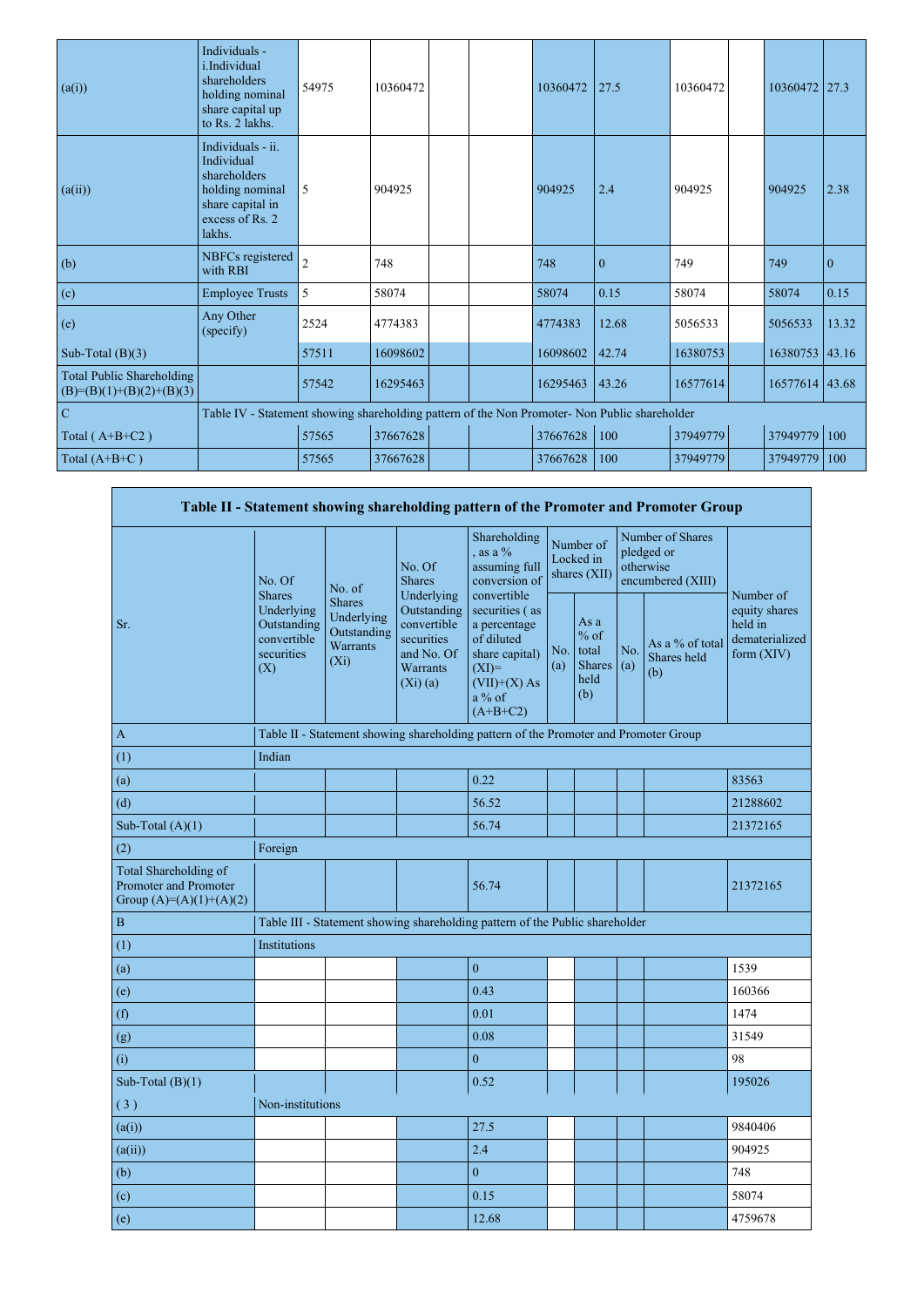| Sub-Total $(B)(3)$                                      |  | 42.74 |  |                                                                                               | 15563831 |
|---------------------------------------------------------|--|-------|--|-----------------------------------------------------------------------------------------------|----------|
| Total Public Shareholding<br>$(B)=(B)(1)+(B)(2)+(B)(3)$ |  | 43.26 |  |                                                                                               | 15758857 |
| $\overline{\mathbf{C}}$                                 |  |       |  | Table IV - Statement showing shareholding pattern of the Non Promoter- Non Public shareholder |          |
| Total $(A+B+C2)$                                        |  | 100   |  |                                                                                               | 37131022 |
| Total $(A+B+C)$                                         |  | 100   |  |                                                                                               | 37131022 |
| Disclosure of notes on shareholding pattern             |  |       |  | Textual<br>Information $(1)$                                                                  |          |

|                       | <b>Text Block</b>                                                                                                                                                                                   |
|-----------------------|-----------------------------------------------------------------------------------------------------------------------------------------------------------------------------------------------------|
| Textual Information() | Note - Babasaheb Kalyani Family Trust a member of Promoter Group has confirmed for the year ended<br>$31/03/2022$ that they are compliant with the exemption order dated 02/09/2020 passed by SEBI. |

|                                                                                                                            |                                                        |                                                               |                              |                                                     | <b>Individuals/Hindu undivided Family</b>              |                           |                                           |
|----------------------------------------------------------------------------------------------------------------------------|--------------------------------------------------------|---------------------------------------------------------------|------------------------------|-----------------------------------------------------|--------------------------------------------------------|---------------------------|-------------------------------------------|
| Searial No.                                                                                                                |                                                        | $\overline{2}$                                                | $\mathfrak{Z}$               | $\overline{4}$                                      | 5                                                      | 6                         | $\overline{7}$                            |
| Name of the<br>Shareholders<br>$\left( \mathrm{I}\right)$                                                                  | <b>BABASAHEB</b><br><b>NEELKANTH</b><br><b>KALYANI</b> | <b>GAURISHANKAR ASHOK</b><br>NEELKANTH<br><b>KALYANI</b>      | <b>KUMAR</b><br><b>KHENY</b> | <b>SUNITA</b><br><b>BABASAHEB</b><br><b>KALYANI</b> | <b>ROHINI</b><br><b>GAURISHANKAR</b><br><b>KALYANI</b> | DR. MEERA<br><b>KHENY</b> | <b>SUGANDHA</b><br>JAI<br><b>HIREMATH</b> |
| PAN(II)                                                                                                                    | ABIPK5782A                                             | ABAPK7885J                                                    |                              |                                                     | AFUPK7508Q AEXPK3897G ABGPK1583K                       | AFJPK6538F                | AACPH8169D                                |
| No. of fully<br>paid up equity<br>shares held<br>(IV)                                                                      | 7212                                                   | 63779                                                         | 5472                         | 4000                                                | 2000                                                   | 700                       | 400                                       |
| No. Of Partly<br>paid-up equity<br>shares held<br>(V)                                                                      |                                                        |                                                               |                              |                                                     |                                                        |                           |                                           |
| No. Of shares<br>underlying<br>Depository<br>Receipts (VI)                                                                 |                                                        |                                                               |                              |                                                     |                                                        |                           |                                           |
| Total nos.<br>shares held<br>$(VII) =$<br>$(IV)+(V)+$<br>(VI)                                                              | 7212                                                   | 63779                                                         | 5472                         | 4000                                                | 2000                                                   | 700                       | 400                                       |
| Shareholding<br>as a % of total<br>no. of shares<br>(calculated as<br>per SCRR,<br>1957) (VIII)<br>As a % of<br>$(A+B+C2)$ | 0.02                                                   | 0.17                                                          | 0.01                         | 0.01                                                | 0.01                                                   | $\boldsymbol{0}$          | $\boldsymbol{0}$                          |
|                                                                                                                            |                                                        | Number of Voting Rights held in each class of securities (IX) |                              |                                                     |                                                        |                           |                                           |
| Class eg: $X$                                                                                                              | 7212                                                   | 63779                                                         | 5472                         | 4000                                                | 2000                                                   | 700                       | 400                                       |
| Class eg:y                                                                                                                 |                                                        |                                                               |                              |                                                     |                                                        |                           |                                           |
| Total                                                                                                                      | 7212                                                   | 63779                                                         | 5472                         | 4000                                                | 2000                                                   | 700                       | 400                                       |
| Total as a %<br>of Total<br>Voting rights                                                                                  | 0.02                                                   | 0.17                                                          | 0.01                         | 0.01                                                | 0.01                                                   | $\boldsymbol{0}$          | $\boldsymbol{0}$                          |
| No. Of Shares<br>Underlying<br>Outstanding<br>convertible<br>securities $(X)$                                              |                                                        |                                                               |                              |                                                     |                                                        |                           |                                           |
| No. of Shares<br>Underlying<br>Outstanding<br>Warrants $(X_i)$                                                             |                                                        |                                                               |                              |                                                     |                                                        |                           |                                           |
| No. Of Shares<br>Underlying<br>Outstanding<br>convertible<br>securities and<br>No. Of<br>Warrants (Xi)                     |                                                        |                                                               |                              |                                                     |                                                        |                           |                                           |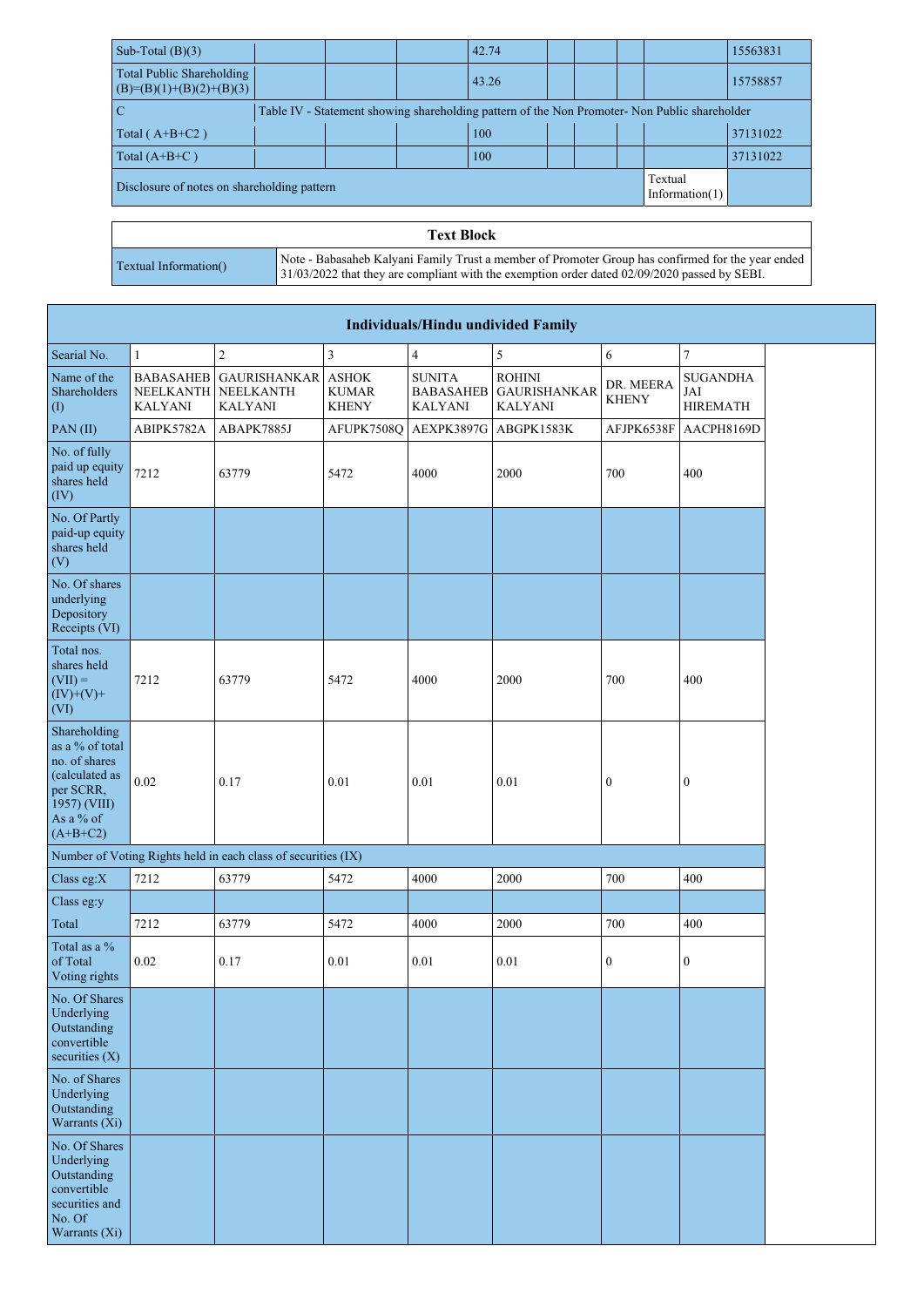| (a)                                                                                                                                                                                                 |                                  |                                                         |                   |                   |                |                   |                   |
|-----------------------------------------------------------------------------------------------------------------------------------------------------------------------------------------------------|----------------------------------|---------------------------------------------------------|-------------------|-------------------|----------------|-------------------|-------------------|
| Shareholding,<br>as a $\%$<br>assuming full<br>conversion of<br>convertible<br>securities (as a<br>percentage of<br>diluted share<br>capital) $(XI)=$<br>$(VII)+(Xi)(a)$<br>As a % of<br>$(A+B+C2)$ | 0.02                             | 0.17                                                    | 0.01              | 0.01              | 0.01           | $\boldsymbol{0}$  | $\boldsymbol{0}$  |
|                                                                                                                                                                                                     | Number of Locked in shares (XII) |                                                         |                   |                   |                |                   |                   |
| No. $(a)$                                                                                                                                                                                           |                                  |                                                         |                   |                   |                |                   |                   |
| As a % of<br>total Shares<br>held(b)                                                                                                                                                                |                                  |                                                         |                   |                   |                |                   |                   |
|                                                                                                                                                                                                     |                                  | Number of Shares pledged or otherwise encumbered (XIII) |                   |                   |                |                   |                   |
| No. (a)                                                                                                                                                                                             |                                  |                                                         |                   |                   |                |                   |                   |
| As a % of<br>total Shares<br>held(b)                                                                                                                                                                |                                  |                                                         |                   |                   |                |                   |                   |
| Number of<br>equity shares<br>held in<br>dematerialized<br>form (XIV)                                                                                                                               | 7212                             | 63779                                                   | 5472              | 4000              | 2000           | 700               | 400               |
|                                                                                                                                                                                                     | Reason for not providing PAN     |                                                         |                   |                   |                |                   |                   |
| Reason for<br>not providing<br><b>PAN</b>                                                                                                                                                           |                                  |                                                         |                   |                   |                |                   |                   |
| Shareholder<br>type                                                                                                                                                                                 | Promoter                         | Promoter Group                                          | Promoter<br>Group | Promoter<br>Group | Promoter Group | Promoter<br>Group | Promoter<br>Group |

|                                                                                                                         |                                                   | <b>Individuals/Hindu undivided Family</b>              |                         |                             |
|-------------------------------------------------------------------------------------------------------------------------|---------------------------------------------------|--------------------------------------------------------|-------------------------|-----------------------------|
| Searial No.                                                                                                             | 8                                                 | 9                                                      | 10                      |                             |
| Name of the Shareholders (I)                                                                                            | <b>AMIT</b><br><b>BABASAHEB</b><br><b>KALYANI</b> | <b>SULOCHANA</b><br><b>NEELKANTH</b><br><b>KALYANI</b> | Deeksha Amit<br>Kalyani | Click<br>here to<br>go back |
| $PAN$ (II)                                                                                                              | ABAPK7869A                                        | ABAPK7872P                                             | AAAPB5764C              | Total                       |
| No. of fully paid up equity shares held<br>(IV)                                                                         | $\theta$                                          | $\boldsymbol{0}$                                       | $\mathbf{0}$            | 83563                       |
| No. Of Partly paid-up equity shares<br>$\text{held}(V)$                                                                 |                                                   |                                                        |                         |                             |
| No. Of shares underlying Depository<br>Receipts (VI)                                                                    |                                                   |                                                        |                         |                             |
| Total nos. shares held $(VII)$ =<br>$(IV)+(V)+(VI)$                                                                     | $\theta$                                          | $\boldsymbol{0}$                                       | $\mathbf{0}$            | 83563                       |
| Shareholding as a % of total no. of<br>shares (calculated as per SCRR, 1957) $\boxed{0}$<br>(VIII) As a % of $(A+B+C2)$ |                                                   | $\boldsymbol{0}$                                       | $\overline{0}$          | 0.22                        |
| Number of Voting Rights held in each class of securities (IX)                                                           |                                                   |                                                        |                         |                             |
| Class eg: $X$                                                                                                           | $\boldsymbol{0}$                                  | $\boldsymbol{0}$                                       | $\boldsymbol{0}$        | 83563                       |
| Class eg:y                                                                                                              |                                                   |                                                        |                         |                             |
| Total                                                                                                                   | $\mathbf{0}$                                      | $\boldsymbol{0}$                                       | $\mathbf{0}$            | 83563                       |
| Total as a % of Total Voting rights                                                                                     | $\theta$                                          | $\mathbf{0}$                                           | $\mathbf{0}$            | 0.22                        |
| No. Of Shares Underlying Outstanding<br>convertible securities $(X)$                                                    |                                                   |                                                        |                         |                             |
| No. of Shares Underlying Outstanding<br>Warrants (Xi)                                                                   |                                                   |                                                        |                         |                             |
| No. Of Shares Underlying Outstanding<br>convertible securities and No. Of<br>Warrants $(Xi)$ (a)                        |                                                   |                                                        |                         |                             |
| Shareholding, as a % assuming full                                                                                      | $\mathbf{0}$                                      | $\boldsymbol{0}$                                       | $\boldsymbol{0}$        | 0.22                        |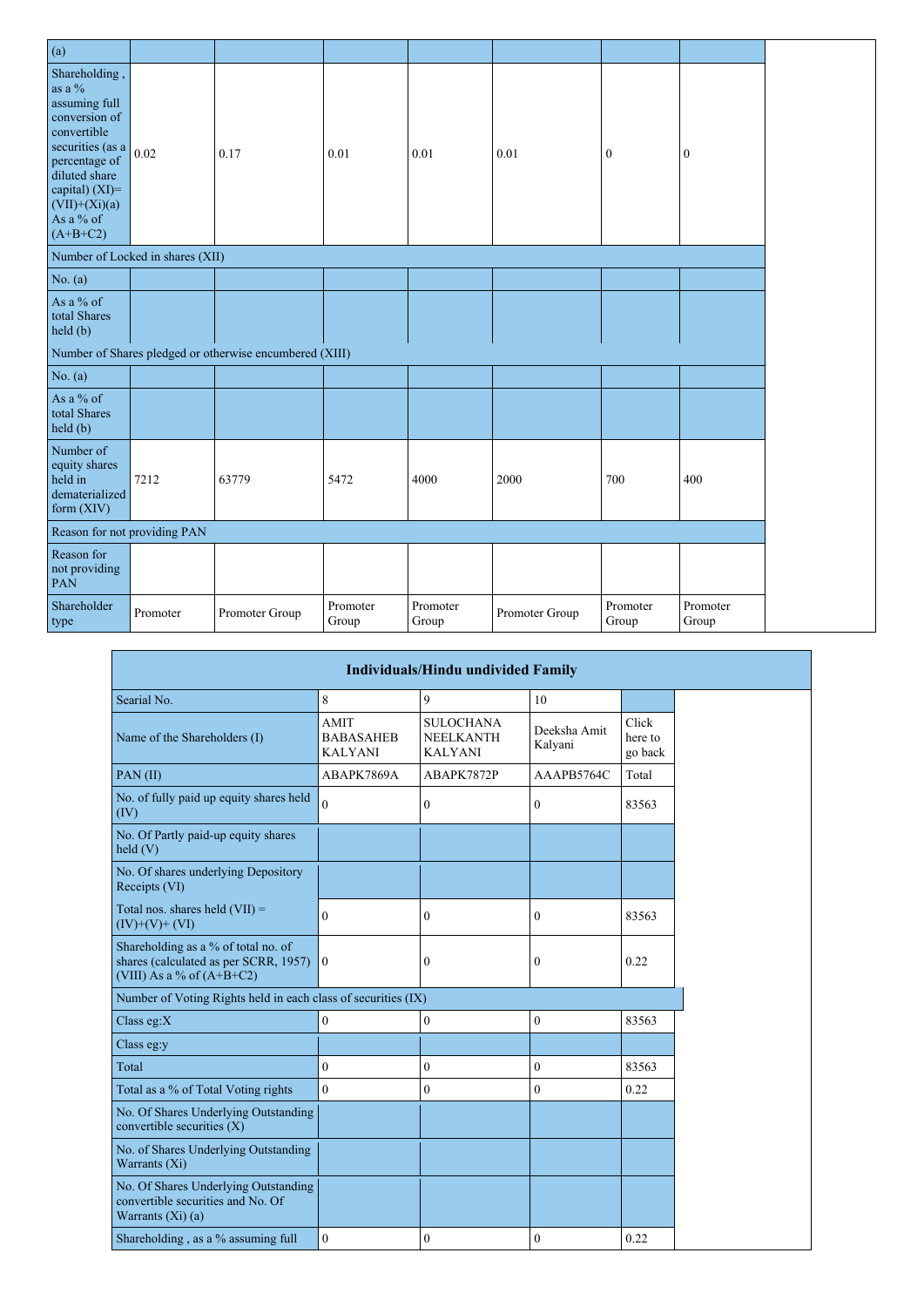| conversion of convertible securities<br>(as a percentage of diluted share<br>capital) (XI)= (VII)+(Xi)(a) As a % of<br>$(A+B+C2)$ |                  |                |                  |       |  |  |  |  |  |  |  |
|-----------------------------------------------------------------------------------------------------------------------------------|------------------|----------------|------------------|-------|--|--|--|--|--|--|--|
| Number of Locked in shares (XII)                                                                                                  |                  |                |                  |       |  |  |  |  |  |  |  |
| No. (a)                                                                                                                           |                  |                |                  |       |  |  |  |  |  |  |  |
| As a % of total Shares held (b)                                                                                                   |                  |                |                  |       |  |  |  |  |  |  |  |
| Number of Shares pledged or otherwise encumbered (XIII)                                                                           |                  |                |                  |       |  |  |  |  |  |  |  |
| No. (a)                                                                                                                           |                  |                |                  |       |  |  |  |  |  |  |  |
| As a % of total Shares held (b)                                                                                                   |                  |                |                  |       |  |  |  |  |  |  |  |
| Number of equity shares held in<br>dematerialized form (XIV)                                                                      | $\boldsymbol{0}$ | $\overline{0}$ | $\boldsymbol{0}$ | 83563 |  |  |  |  |  |  |  |
| Reason for not providing PAN                                                                                                      |                  |                |                  |       |  |  |  |  |  |  |  |
| Reason for not providing PAN                                                                                                      |                  |                |                  |       |  |  |  |  |  |  |  |
| Shareholder type                                                                                                                  | Promoter Group   | Promoter Group | Promoter Group   |       |  |  |  |  |  |  |  |

|                                                                                                                            |                                                 |                                                                                   |                            | <b>Any Other (specify)</b>                                           |                            |                                              |                                                                |
|----------------------------------------------------------------------------------------------------------------------------|-------------------------------------------------|-----------------------------------------------------------------------------------|----------------------------|----------------------------------------------------------------------|----------------------------|----------------------------------------------|----------------------------------------------------------------|
| Searial No.                                                                                                                | 1                                               | $\overline{2}$                                                                    | 3                          | $\overline{4}$                                                       | 5                          | 6                                            | $\overline{7}$                                                 |
| Category                                                                                                                   | <b>Bodies</b><br>Corporate                      | <b>Bodies</b><br>Corporate                                                        | <b>Bodies</b><br>Corporate | <b>Bodies</b><br>Corporate                                           | <b>Bodies</b><br>Corporate | <b>Bodies</b><br>Corporate                   | <b>Bodies</b><br>Corporate                                     |
| Name of the<br>Shareholders<br>$\left( \mathrm{I}\right)$                                                                  | Ajinkya<br>Investment<br>And Trading<br>Company | Kalyani<br>Ksl Holdings<br>Investment<br>Private<br>Company<br>Limited<br>Limited |                            | Pih Finvest<br><b>Bf</b> Investment<br>Company<br>Limited<br>Limited |                            | Jannhavi<br>Investment<br>Private<br>Limited | Sundaram<br><b>Trading And</b><br><b>Investment Pvt</b><br>Ltd |
| $PAN$ (II)                                                                                                                 | AABCA5459K                                      | AADCK8222C                                                                        | AABCK8510H                 | AAACP6085F                                                           | AADCB7682H                 | AAACJ4428N                                   | AACCS6027N                                                     |
| No. of the<br>Shareholders<br>$\left( \mathrm{I}\right)$                                                                   |                                                 |                                                                                   |                            |                                                                      |                            |                                              |                                                                |
| No. of fully<br>paid up equity<br>shares held<br>(IV)                                                                      | 6648886                                         | 6195046                                                                           | 4353472                    | 1424885                                                              | 1187903                    | 458514                                       | 239373                                                         |
| No. Of Partly<br>paid-up equity<br>shares held<br>(V)                                                                      |                                                 |                                                                                   |                            |                                                                      |                            |                                              |                                                                |
| No. Of shares<br>underlying<br>Depository<br>Receipts (VI)                                                                 |                                                 |                                                                                   |                            |                                                                      |                            |                                              |                                                                |
| Total nos.<br>shares held<br>$(VII) =$<br>$(IV)+(V)+$<br>(VI)                                                              | 6648886                                         | 6195046                                                                           | 4353472                    | 1424885                                                              | 1187903                    | 458514                                       | 239373                                                         |
| Shareholding<br>as a % of total<br>no. of shares<br>(calculated as<br>per SCRR,<br>1957) (VIII)<br>As a % of<br>$(A+B+C2)$ | 17.65                                           | 16.45                                                                             | 11.56                      | 3.78                                                                 | 3.15                       | 1.22                                         | 0.64                                                           |
|                                                                                                                            |                                                 | Number of Voting Rights held in each class of securities (IX)                     |                            |                                                                      |                            |                                              |                                                                |
| Class eg: $X$                                                                                                              | 6648886                                         | 6195046                                                                           | 4353472                    | 1424885                                                              | 1187903                    | 458514                                       | 239373                                                         |
| Class eg:y                                                                                                                 |                                                 |                                                                                   |                            |                                                                      |                            |                                              |                                                                |
| Total                                                                                                                      | 6648886                                         | 6195046                                                                           | 4353472                    | 1424885                                                              | 1187903                    | 458514                                       | 239373                                                         |
| Total as a %<br>of Total<br>Voting rights                                                                                  | 17.52                                           | 16.32                                                                             | 11.47                      | 3.75                                                                 | 3.13                       | 1.21                                         | 0.63                                                           |
| No. Of Shares<br>Underlying<br>Outstanding<br>convertible<br>securities $(X)$                                              |                                                 |                                                                                   |                            |                                                                      |                            |                                              |                                                                |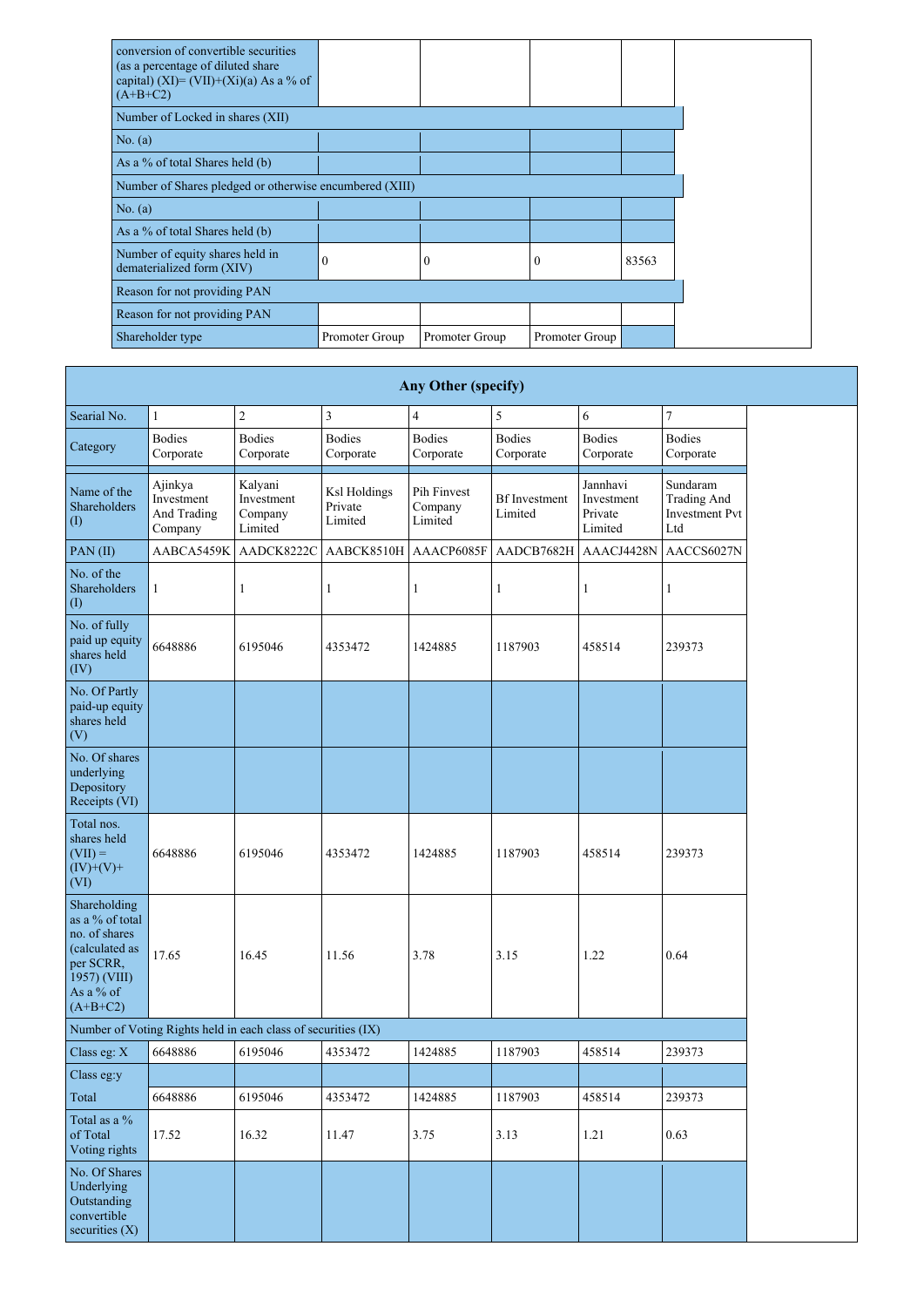| No. of Shares<br>Underlying<br>Outstanding<br>Warrants (Xi)                                                                                                                                  |                                  |                                                         |                   |                   |                   |                   |                   |
|----------------------------------------------------------------------------------------------------------------------------------------------------------------------------------------------|----------------------------------|---------------------------------------------------------|-------------------|-------------------|-------------------|-------------------|-------------------|
| No. Of Shares<br>Underlying<br>Outstanding<br>convertible<br>securities and<br>No. Of<br>Warrants (Xi)<br>(a)                                                                                |                                  |                                                         |                   |                   |                   |                   |                   |
| Shareholding,<br>as a %<br>assuming full<br>conversion of<br>convertible<br>securities (as a<br>percentage of<br>diluted share<br>capital) (XI)=<br>$(VII)+(X)$ As<br>$a\%$ of<br>$(A+B+C2)$ | 17.65                            | 16.45                                                   | 11.56             | 3.78              | 3.15              | 1.22              | 0.64              |
|                                                                                                                                                                                              | Number of Locked in shares (XII) |                                                         |                   |                   |                   |                   |                   |
| No. $(a)$                                                                                                                                                                                    |                                  |                                                         |                   |                   |                   |                   |                   |
| As a % of<br>total Shares<br>held (b)                                                                                                                                                        |                                  |                                                         |                   |                   |                   |                   |                   |
|                                                                                                                                                                                              |                                  | Number of Shares pledged or otherwise encumbered (XIII) |                   |                   |                   |                   |                   |
| No. (a)                                                                                                                                                                                      |                                  |                                                         |                   |                   |                   |                   |                   |
| As a % of<br>total Shares<br>held(b)                                                                                                                                                         |                                  |                                                         |                   |                   |                   |                   |                   |
| Number of<br>equity shares<br>held in<br>dematerialized<br>form (XIV)                                                                                                                        | 6648886                          | 6195046                                                 | 4353472           | 1424885           | 1187903           | 458514            | 239373            |
| Reason for not providing PAN                                                                                                                                                                 |                                  |                                                         |                   |                   |                   |                   |                   |
| Reason for<br>not providing<br>PAN                                                                                                                                                           |                                  |                                                         |                   |                   |                   |                   |                   |
| Shareholder<br>type                                                                                                                                                                          | Promoter<br>Group                | Promoter<br>Group                                       | Promoter<br>Group | Promoter<br>Group | Promoter<br>Group | Promoter<br>Group | Promoter<br>Group |

| <b>Any Other (specify)</b>                            |                                          |                                    |                                                       |                                                   |                                                    |                                                 |                                                     |  |  |  |  |  |
|-------------------------------------------------------|------------------------------------------|------------------------------------|-------------------------------------------------------|---------------------------------------------------|----------------------------------------------------|-------------------------------------------------|-----------------------------------------------------|--|--|--|--|--|
| Searial No.                                           | 8                                        | 9                                  | 10                                                    | 11                                                | 12                                                 | 13                                              | 14                                                  |  |  |  |  |  |
| Category                                              | <b>Bodies</b><br>Corporate               | <b>Bodies</b><br>Corporate         | <b>Bodies</b><br>Corporate                            | <b>Bodies</b><br>Corporate                        | <b>Bodies</b><br>Corporate                         | <b>Bodies</b><br>Corporate                      | <b>Bodies</b><br>Corporate                          |  |  |  |  |  |
| Name of the<br>Shareholders<br>(I)                    | Rajgad<br>Trading<br>Company<br>Pvt.Ltd. | Kalyani<br>Consultants<br>Pvt.Ltd. | Dandakaranya<br>Investment<br>And Trading<br>Pvt.Ltd. | Campanula<br>Investment $&$<br>Finance<br>Pvt.Ltd | Cornflower<br>Investment $&$<br>Finance<br>Pvt.Ltd | Hastinapur<br>Investment<br>&Trading<br>Pvt.Ltd | Dronacharya<br>Investment $&$<br>Trading<br>Pvt.Ltd |  |  |  |  |  |
| $PAN$ (II)                                            | AAACR8546F                               | AAACK7314C                         | AAACD7367E                                            | AAACC7261L                                        | AAACC7259A                                         | AAACH5159G                                      | AAACD7369L                                          |  |  |  |  |  |
| No. of the<br>Shareholders<br>(I)                     | $\mathbf{1}$                             |                                    |                                                       |                                                   |                                                    |                                                 | - 1                                                 |  |  |  |  |  |
| No. of fully<br>paid up equity<br>shares held<br>(IV) | 151674                                   | 149500                             | 93700                                                 | 56189                                             | 39600                                              | 4567                                            | 3143                                                |  |  |  |  |  |
| No. Of Partly<br>paid-up equity<br>shares held<br>(V) |                                          |                                    |                                                       |                                                   |                                                    |                                                 |                                                     |  |  |  |  |  |
| No. Of shares<br>underlying<br>Depository             |                                          |                                    |                                                       |                                                   |                                                    |                                                 |                                                     |  |  |  |  |  |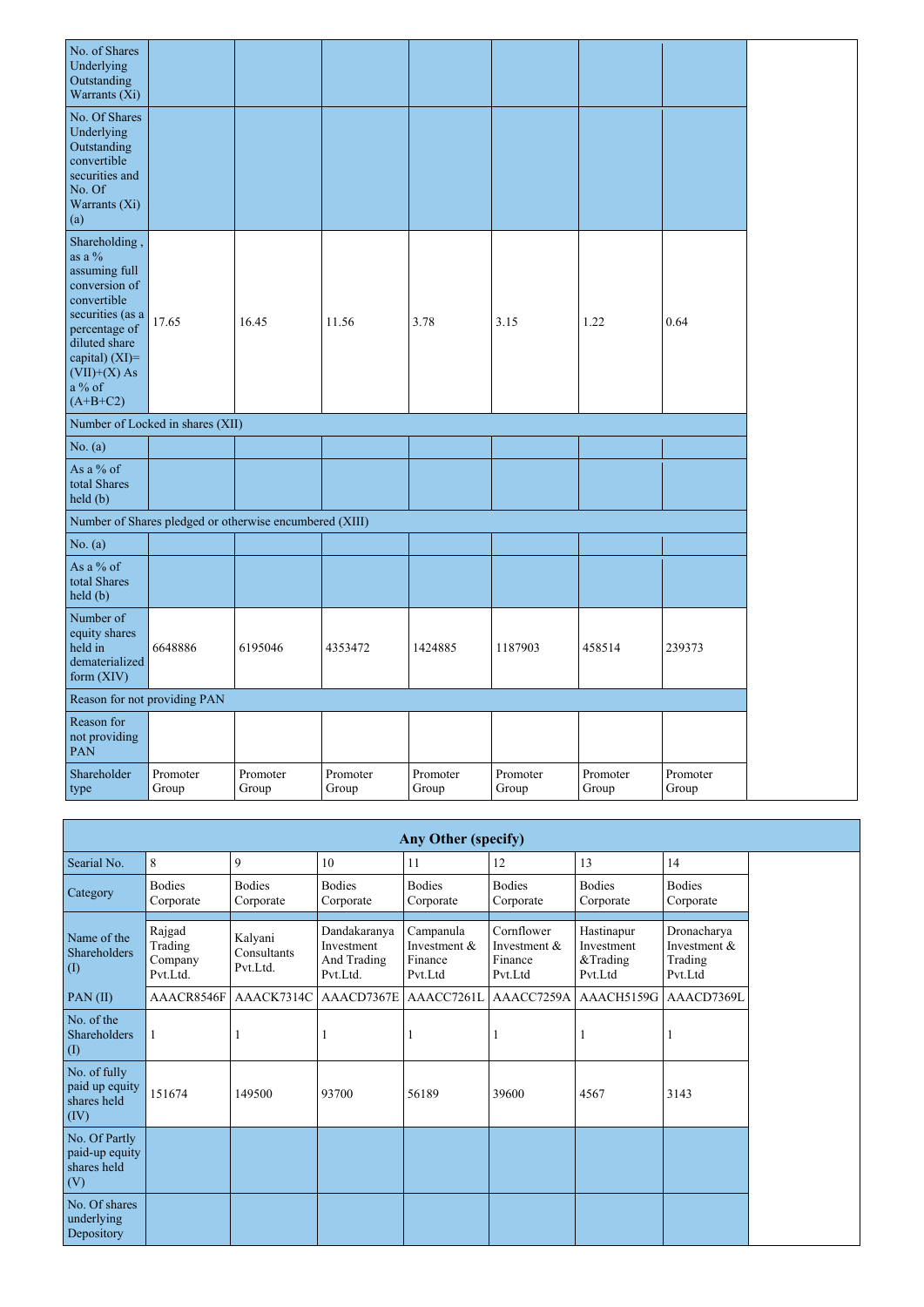| Receipts (VI)                                                                                                                                                                                      |                                  |                                                               |                   |                   |                   |                   |                   |
|----------------------------------------------------------------------------------------------------------------------------------------------------------------------------------------------------|----------------------------------|---------------------------------------------------------------|-------------------|-------------------|-------------------|-------------------|-------------------|
|                                                                                                                                                                                                    |                                  |                                                               |                   |                   |                   |                   |                   |
| Total nos.<br>shares held<br>$(VII) =$<br>$(IV)+(V)+$<br>(VI)                                                                                                                                      | 151674                           | 149500                                                        | 93700             | 56189             | 39600             | 4567              | 3143              |
| Shareholding<br>as a % of total<br>no. of shares<br>(calculated as<br>per SCRR,<br>1957) (VIII)<br>As a % of<br>$(A+B+C2)$                                                                         | $0.4\,$                          | 0.4                                                           | 0.25              | 0.15              | 0.11              | 0.01              | 0.01              |
|                                                                                                                                                                                                    |                                  | Number of Voting Rights held in each class of securities (IX) |                   |                   |                   |                   |                   |
| Class eg: X                                                                                                                                                                                        | 151674                           | 149500                                                        | 93700             | 56189             | 39600             | 4567              | 3143              |
|                                                                                                                                                                                                    |                                  |                                                               |                   |                   |                   |                   |                   |
| Class eg:y                                                                                                                                                                                         |                                  |                                                               |                   |                   |                   |                   |                   |
| Total                                                                                                                                                                                              | 151674                           | 149500                                                        | 93700             | 56189             | 39600             | 4567              | 3143              |
| Total as a %<br>of Total<br>Voting rights                                                                                                                                                          | 0.4                              | 0.39                                                          | 0.25              | 0.15              | 0.1               | 0.01              | 0.01              |
| No. Of Shares<br>Underlying<br>Outstanding<br>convertible<br>securities $(X)$                                                                                                                      |                                  |                                                               |                   |                   |                   |                   |                   |
| No. of Shares<br>Underlying<br>Outstanding<br>Warrants (Xi)                                                                                                                                        |                                  |                                                               |                   |                   |                   |                   |                   |
| No. Of Shares<br>Underlying<br>Outstanding<br>convertible<br>securities and<br>No. Of<br>Warrants (Xi)<br>(a)                                                                                      |                                  |                                                               |                   |                   |                   |                   |                   |
| Shareholding,<br>as a $\%$<br>assuming full<br>conversion of<br>convertible<br>securities (as a<br>percentage of<br>diluted share<br>capital) $(XI)$ =<br>$(VII)+(X)$ As<br>$a\%$ of<br>$(A+B+C2)$ | 0.4                              | 0.4                                                           | 0.25              | 0.15              | 0.11              | 0.01              | 0.01              |
|                                                                                                                                                                                                    | Number of Locked in shares (XII) |                                                               |                   |                   |                   |                   |                   |
| No. $(a)$                                                                                                                                                                                          |                                  |                                                               |                   |                   |                   |                   |                   |
| As a % of<br>total Shares<br>held(b)                                                                                                                                                               |                                  |                                                               |                   |                   |                   |                   |                   |
|                                                                                                                                                                                                    |                                  | Number of Shares pledged or otherwise encumbered (XIII)       |                   |                   |                   |                   |                   |
| No. (a)                                                                                                                                                                                            |                                  |                                                               |                   |                   |                   |                   |                   |
| As a % of<br>total Shares<br>held(b)                                                                                                                                                               |                                  |                                                               |                   |                   |                   |                   |                   |
| Number of<br>equity shares<br>held in<br>dematerialized<br>form $(XIV)$                                                                                                                            | 151674                           | 149500                                                        | 93700             | 56189             | 39600             | 4567              | 3143              |
| Reason for not providing PAN                                                                                                                                                                       |                                  |                                                               |                   |                   |                   |                   |                   |
| Reason for<br>not providing<br>PAN                                                                                                                                                                 |                                  |                                                               |                   |                   |                   |                   |                   |
| Shareholder<br>type                                                                                                                                                                                | Promoter<br>Group                | Promoter<br>Group                                             | Promoter<br>Group | Promoter<br>Group | Promoter<br>Group | Promoter<br>Group | Promoter<br>Group |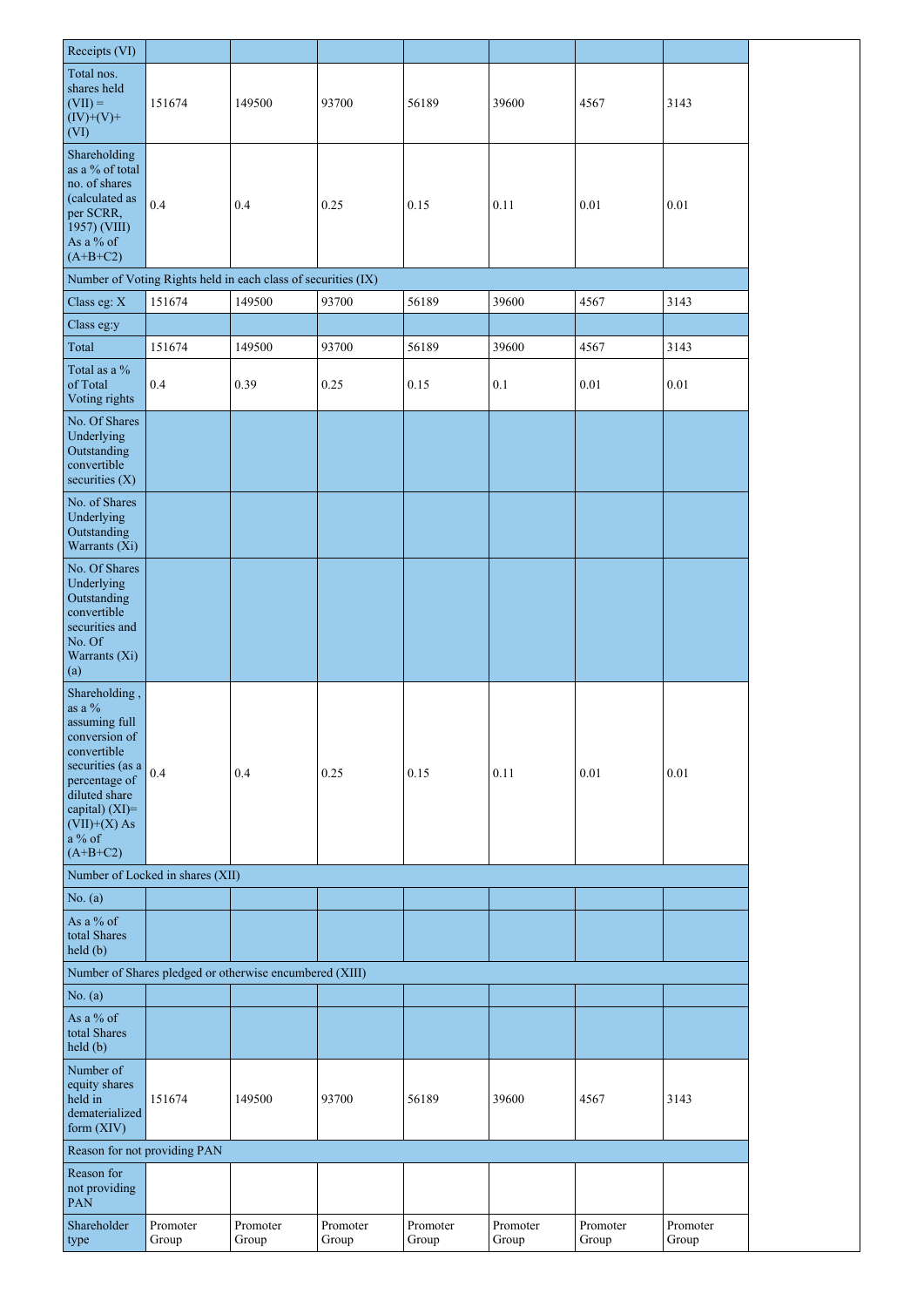|                                                                                                                                                                     |                                                     | <b>Any Other (specify)</b>              |                                      |                          |
|---------------------------------------------------------------------------------------------------------------------------------------------------------------------|-----------------------------------------------------|-----------------------------------------|--------------------------------------|--------------------------|
| Searial No.                                                                                                                                                         | 15                                                  | 16                                      | 17                                   |                          |
| Category                                                                                                                                                            | <b>Bodies Corporate</b>                             | <b>Bodies</b><br>Corporate              | <b>Trusts</b>                        | Click here<br>to go back |
| Name of the Shareholders (I)                                                                                                                                        | Kalyani Exports &<br><b>Investment Pvt.</b><br>Ltd. | Aboli<br><b>Investment Pvt.</b><br>Ltd. | Babasaheb<br>Kalyani Family<br>Trust |                          |
| PAN(II)                                                                                                                                                             | AAACK7313F                                          | AABCA4887B                              | AAHAB1266F                           | Total                    |
| No. of the Shareholders (I)                                                                                                                                         | $\mathbf{1}$                                        | $\mathbf{1}$                            | $\boldsymbol{0}$                     | 16                       |
| No. of fully paid up equity shares<br>held $(IV)$                                                                                                                   | 145250                                              | 136900                                  | $\mathbf{0}$                         | 21288602                 |
| No. Of Partly paid-up equity shares<br>$\text{held}(V)$                                                                                                             |                                                     |                                         |                                      |                          |
| No. Of shares underlying<br>Depository Receipts (VI)                                                                                                                |                                                     |                                         |                                      |                          |
| Total nos. shares held $(VII)$ =<br>$(IV)+(V)+(VI)$                                                                                                                 | 145250                                              | 136900                                  | $\overline{0}$                       | 21288602                 |
| Shareholding as a % of total no. of<br>shares (calculated as per SCRR,<br>1957) (VIII) As a % of $(A+B+C2)$                                                         | 0.39                                                | 0.36                                    | $\overline{0}$                       | 56.52                    |
| Number of Voting Rights held in each class of securities (IX)                                                                                                       |                                                     |                                         |                                      |                          |
| Class eg: $X$                                                                                                                                                       | 145250                                              | 136900                                  | $\boldsymbol{0}$                     | 21288602                 |
| Class eg:y                                                                                                                                                          |                                                     |                                         |                                      |                          |
| Total                                                                                                                                                               | 145250                                              | 136900                                  | $\boldsymbol{0}$                     | 21288602                 |
| Total as a % of Total Voting rights                                                                                                                                 | 0.38                                                | 0.36                                    | $\boldsymbol{0}$                     | 56.1                     |
| No. Of Shares Underlying<br>Outstanding convertible securities<br>(X)                                                                                               |                                                     |                                         |                                      |                          |
| No. of Shares Underlying<br><b>Outstanding Warrants (Xi)</b>                                                                                                        |                                                     |                                         |                                      |                          |
| No. Of Shares Underlying<br>Outstanding convertible securities<br>and No. Of Warrants (Xi) (a)                                                                      |                                                     |                                         |                                      |                          |
| Shareholding, as a % assuming full<br>conversion of convertible securities<br>(as a percentage of diluted share<br>capital) (XI)= (VII)+(X) As a % of<br>$(A+B+C2)$ | 0.39                                                | 0.36                                    | $\boldsymbol{0}$                     | 56.52                    |
| Number of Locked in shares (XII)                                                                                                                                    |                                                     |                                         |                                      |                          |
| No. (a)                                                                                                                                                             |                                                     |                                         |                                      |                          |
| As a % of total Shares held (b)                                                                                                                                     |                                                     |                                         |                                      |                          |
| Number of Shares pledged or otherwise encumbered (XIII)                                                                                                             |                                                     |                                         |                                      |                          |
| No. (a)                                                                                                                                                             |                                                     |                                         |                                      |                          |
| As a % of total Shares held (b)                                                                                                                                     |                                                     |                                         |                                      |                          |
| Number of equity shares held in<br>dematerialized form (XIV)                                                                                                        | 145250                                              | 136900                                  | $\boldsymbol{0}$                     | 21288602                 |
| Reason for not providing PAN                                                                                                                                        |                                                     |                                         |                                      |                          |
| Reason for not providing PAN                                                                                                                                        |                                                     |                                         |                                      |                          |
| Shareholder type                                                                                                                                                    | Promoter Group                                      | Promoter Group                          | Promoter Group                       |                          |

| Individuals - ii. Individual shareholders holding nominal share capital in excess of Rs. 2 lakhs. |                                  |                          |
|---------------------------------------------------------------------------------------------------|----------------------------------|--------------------------|
| Searial No.                                                                                       |                                  |                          |
| Name of the Shareholders (I)                                                                      | Radhakishan<br>Shivkishan Damani | Click here<br>to go back |
| PAN(II)                                                                                           | ACNPD9919Q                       | Total                    |
| No. of fully paid up equity shares held (IV)                                                      | 481000                           | 481000                   |
| No. Of Partly paid-up equity shares held $(V)$                                                    |                                  |                          |
| No. Of shares underlying Depository Receipts (VI)                                                 |                                  |                          |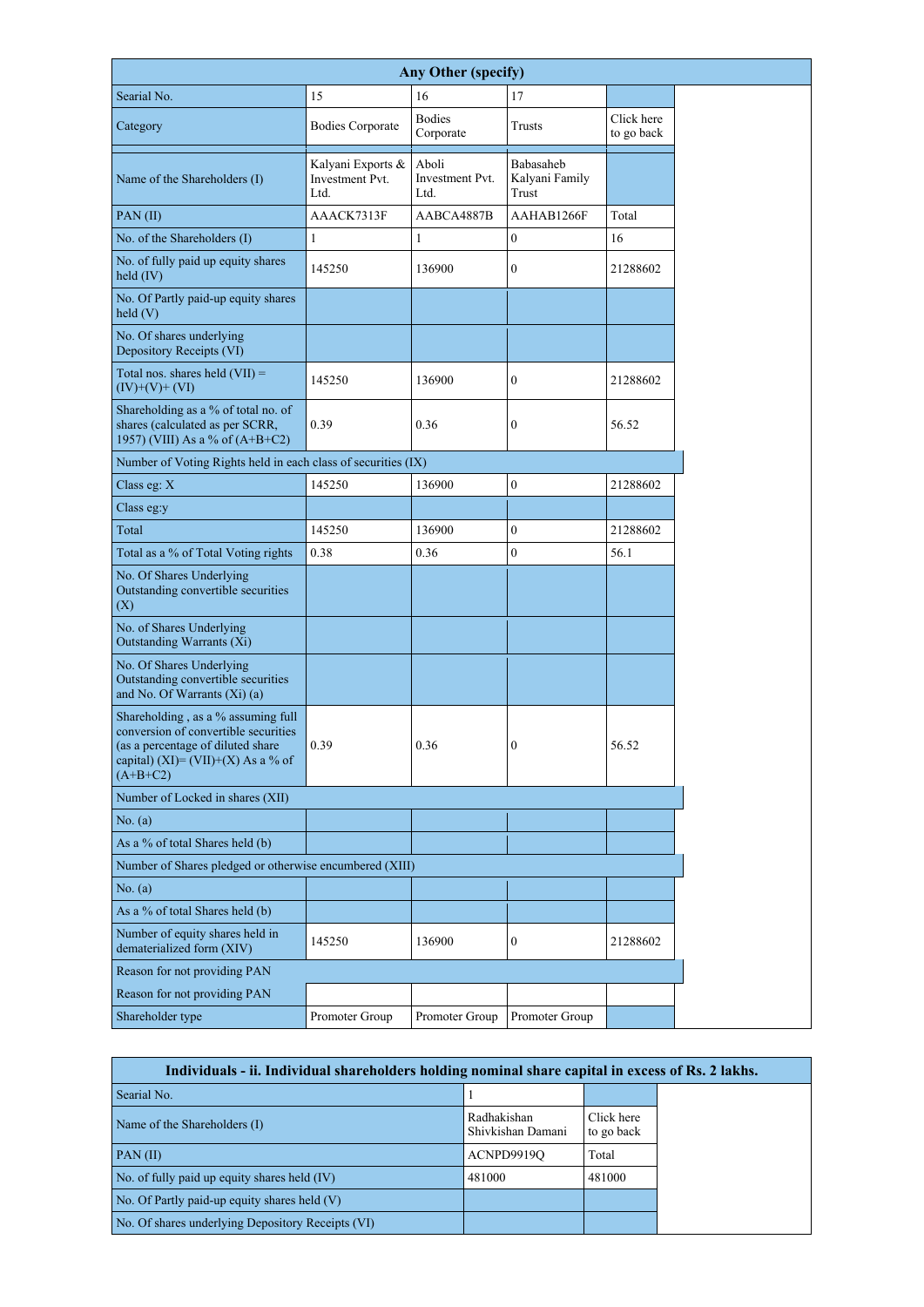| Total nos. shares held $(VII) = (IV)+(V)+(VI)$                                                                                                                   | 481000 | 481000 |  |  |  |  |  |  |  |
|------------------------------------------------------------------------------------------------------------------------------------------------------------------|--------|--------|--|--|--|--|--|--|--|
| Shareholding as a % of total no. of shares (calculated as per SCRR,<br>1957) (VIII) As a % of $(A+B+C2)$                                                         | 1.28   | 1.28   |  |  |  |  |  |  |  |
| Number of Voting Rights held in each class of securities (IX)                                                                                                    |        |        |  |  |  |  |  |  |  |
| Class eg: $X$                                                                                                                                                    | 481000 | 481000 |  |  |  |  |  |  |  |
| Class eg:y                                                                                                                                                       |        |        |  |  |  |  |  |  |  |
| Total                                                                                                                                                            | 481000 | 481000 |  |  |  |  |  |  |  |
| Total as a % of Total Voting rights                                                                                                                              | 1.27   | 1.27   |  |  |  |  |  |  |  |
| No. Of Shares Underlying Outstanding convertible securities (X)                                                                                                  |        |        |  |  |  |  |  |  |  |
| No. of Shares Underlying Outstanding Warrants (Xi)                                                                                                               |        |        |  |  |  |  |  |  |  |
| No. Of Shares Underlying Outstanding convertible securities and<br>No. Of Warrants $(X_i)$ (a)                                                                   |        |        |  |  |  |  |  |  |  |
| Shareholding, as a % assuming full conversion of convertible<br>securities (as a percentage of diluted share capital) $(XI) = (VII)+(X)$<br>As a % of $(A+B+C2)$ | 1.28   | 1.28   |  |  |  |  |  |  |  |
| Number of Locked in shares (XII)                                                                                                                                 |        |        |  |  |  |  |  |  |  |
| No. (a)                                                                                                                                                          |        |        |  |  |  |  |  |  |  |
| As a % of total Shares held (b)                                                                                                                                  |        |        |  |  |  |  |  |  |  |
| Number of equity shares held in dematerialized form (XIV)                                                                                                        | 481000 | 481000 |  |  |  |  |  |  |  |
| Reason for not providing PAN                                                                                                                                     |        |        |  |  |  |  |  |  |  |
| Reason for not providing PAN                                                                                                                                     |        |        |  |  |  |  |  |  |  |

| <b>Any Other (specify)</b>                                                                                           |                  |                |                                     |                |                                                                      |                                        |                     |  |  |  |  |  |
|----------------------------------------------------------------------------------------------------------------------|------------------|----------------|-------------------------------------|----------------|----------------------------------------------------------------------|----------------------------------------|---------------------|--|--|--|--|--|
| Searial No.                                                                                                          | $\mathbf{1}$     | $\overline{2}$ | $\overline{3}$                      | $\overline{4}$ | 5                                                                    | 6                                      | $\overline{7}$      |  |  |  |  |  |
| Category                                                                                                             | <b>Trusts</b>    | <b>HUF</b>     | Non-<br>Resident<br>Indian<br>(NRI) | <b>LLP</b>     | <b>LLP</b>                                                           | Overseas<br>Corporate<br><b>Bodies</b> | Clearing<br>Members |  |  |  |  |  |
| Category / More than 1<br>percentage                                                                                 | Category         | Category       | Category                            | Category       | More than 1<br>percentage of<br>shareholding                         | Category                               | Category            |  |  |  |  |  |
| Name of the<br>Shareholders (I)                                                                                      |                  |                |                                     |                | Krutadnya<br>Management And<br><b>Trading Services</b><br><b>LLP</b> |                                        |                     |  |  |  |  |  |
| PAN(II)                                                                                                              |                  |                |                                     |                | AANFK3728N                                                           |                                        |                     |  |  |  |  |  |
| No. of the Shareholders<br>$\left( \mathrm{I}\right)$                                                                | 3                | 1548           | 500                                 | 36             | 1                                                                    | 1                                      | 78                  |  |  |  |  |  |
| No. of fully paid up<br>equity shares held (IV)                                                                      | 610              | 882266         | 161557                              | 1670553        | 1497900                                                              | 350                                    | 124700              |  |  |  |  |  |
| No. Of Partly paid-up<br>equity shares held (V)                                                                      |                  |                |                                     |                |                                                                      |                                        |                     |  |  |  |  |  |
| No. Of shares underlying<br>Depository Receipts (VI)                                                                 |                  |                |                                     |                |                                                                      |                                        |                     |  |  |  |  |  |
| Total nos. shares held<br>$(VII) = (IV)+(V)+(VI)$                                                                    | 610              | 882266         | 161557                              | 1670553        | 1497900                                                              | 350                                    | 124700              |  |  |  |  |  |
| Shareholding as a $\%$ of<br>total no. of shares<br>(calculated as per SCRR,<br>1957) (VIII) As a % of<br>$(A+B+C2)$ | $\mathbf{0}$     | 2.34           | 0.43                                | 4.43           | 3.98                                                                 | $\boldsymbol{0}$                       | 0.33                |  |  |  |  |  |
| Number of Voting Rights held in each class of securities (IX)                                                        |                  |                |                                     |                |                                                                      |                                        |                     |  |  |  |  |  |
| Class eg: $X$                                                                                                        | 610              | 882266         | 161557                              | 1670553        | 1497900                                                              | 350                                    | 124700              |  |  |  |  |  |
| Class eg:y                                                                                                           |                  |                |                                     |                |                                                                      |                                        |                     |  |  |  |  |  |
| Total                                                                                                                | 610              | 882266         | 161557                              | 1670553        | 1497900                                                              | 350                                    | 124700              |  |  |  |  |  |
| Total as a % of Total<br>Voting rights                                                                               | $\boldsymbol{0}$ | 2.32           | 0.43                                | 4.4            | 3.95                                                                 | $\boldsymbol{0}$                       | 0.33                |  |  |  |  |  |
| No. Of Shares<br><b>Underlying Outstanding</b><br>convertible securities $(X)$                                       |                  |                |                                     |                |                                                                      |                                        |                     |  |  |  |  |  |
| No. of Shares<br><b>Underlying Outstanding</b>                                                                       |                  |                |                                     |                |                                                                      |                                        |                     |  |  |  |  |  |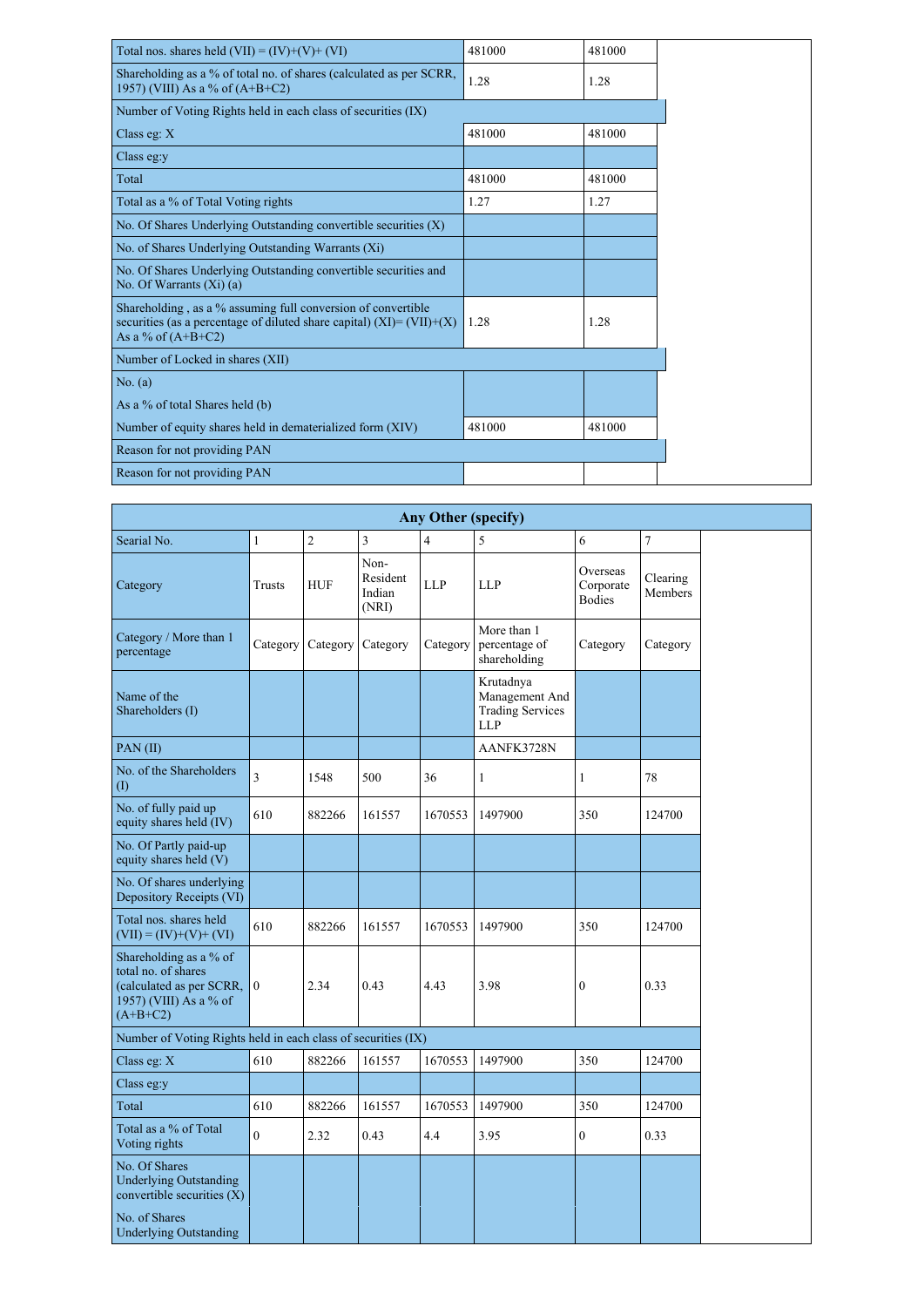| Warrants (Xi)                                                                                                                                                                                                                                                                                |                |      |      |      |      |              |      |
|----------------------------------------------------------------------------------------------------------------------------------------------------------------------------------------------------------------------------------------------------------------------------------------------|----------------|------|------|------|------|--------------|------|
| No. Of Shares<br><b>Underlying Outstanding</b><br>convertible securities<br>and No. Of Warrants<br>(Xi)(a)                                                                                                                                                                                   |                |      |      |      |      |              |      |
| Shareholding, as a %<br>assuming full conversion<br>of convertible securities<br>(as a percentage of<br>diluted share capital)<br>$(XI) = (VII)+(X) As a %$<br>of $(A+B+C2)$                                                                                                                 | $\overline{0}$ | 2.34 | 0.43 | 4.43 | 3.98 | $\mathbf{0}$ | 0.33 |
| Number of Locked in shares (XII)<br>No. $(a)$<br>As a % of total Shares<br>held(b)<br>Number of equity shares<br>held in dematerialized<br>610<br>350<br>882266<br>156562<br>1670553<br>124700<br>1497900<br>form $(XIV)$<br>Reason for not providing PAN<br>Reason for not providing<br>PAN |                |      |      |      |      |              |      |
|                                                                                                                                                                                                                                                                                              |                |      |      |      |      |              |      |
|                                                                                                                                                                                                                                                                                              |                |      |      |      |      |              |      |
|                                                                                                                                                                                                                                                                                              |                |      |      |      |      |              |      |
|                                                                                                                                                                                                                                                                                              |                |      |      |      |      |              |      |
|                                                                                                                                                                                                                                                                                              |                |      |      |      |      |              |      |

| <b>Any Other (specify)</b>                                                                                                                                  |                            |                                                 |                          |  |  |  |  |  |  |  |
|-------------------------------------------------------------------------------------------------------------------------------------------------------------|----------------------------|-------------------------------------------------|--------------------------|--|--|--|--|--|--|--|
| Searial No.                                                                                                                                                 | 8                          | 9                                               |                          |  |  |  |  |  |  |  |
| Category                                                                                                                                                    | <b>Bodies</b><br>Corporate | <b>Bodies Corporate</b>                         |                          |  |  |  |  |  |  |  |
| Category / More than 1 percentage                                                                                                                           | Category                   | More than 1<br>percentage of<br>shareholding    |                          |  |  |  |  |  |  |  |
| Name of the Shareholders (I)                                                                                                                                |                            | Hirak Leasing And<br><b>Investments Pvt Ltd</b> | Click here<br>to go back |  |  |  |  |  |  |  |
| PAN(II)                                                                                                                                                     |                            | AAACH1188F                                      | Total                    |  |  |  |  |  |  |  |
| No. of the Shareholders (I)                                                                                                                                 | 358                        | 1                                               | 2524                     |  |  |  |  |  |  |  |
| No. of fully paid up equity shares held (IV)                                                                                                                | 1934347                    | 400000                                          | 4774383                  |  |  |  |  |  |  |  |
| No. Of Partly paid-up equity shares held $(V)$                                                                                                              |                            |                                                 |                          |  |  |  |  |  |  |  |
| No. Of shares underlying Depository Receipts (VI)                                                                                                           |                            |                                                 |                          |  |  |  |  |  |  |  |
| Total nos. shares held $(VII) = (IV)+(V)+(VI)$                                                                                                              | 1934347                    | 400000                                          | 4774383                  |  |  |  |  |  |  |  |
| Shareholding as a % of total no. of shares (calculated<br>as per SCRR, 1957) (VIII) As a % of $(A+B+C2)$                                                    | 5.14                       | 1.06                                            | 12.67                    |  |  |  |  |  |  |  |
| Number of Voting Rights held in each class of securities (IX)                                                                                               |                            |                                                 |                          |  |  |  |  |  |  |  |
| Class eg: $X$                                                                                                                                               | 1934347                    | 400000                                          | 4774383                  |  |  |  |  |  |  |  |
| Class eg:y                                                                                                                                                  |                            |                                                 |                          |  |  |  |  |  |  |  |
| Total                                                                                                                                                       | 1934347                    | 400000                                          | 4774383                  |  |  |  |  |  |  |  |
| Total as a % of Total Voting rights                                                                                                                         | 5.1                        | 1.05                                            | 12.58                    |  |  |  |  |  |  |  |
| No. Of Shares Underlying Outstanding convertible<br>securities $(X)$                                                                                        |                            |                                                 |                          |  |  |  |  |  |  |  |
| No. of Shares Underlying Outstanding Warrants (Xi)                                                                                                          |                            |                                                 |                          |  |  |  |  |  |  |  |
| No. Of Shares Underlying Outstanding convertible<br>securities and No. Of Warrants $(Xi)$ (a)                                                               |                            |                                                 |                          |  |  |  |  |  |  |  |
| Shareholding, as a % assuming full conversion of<br>convertible securities (as a percentage of diluted share<br>capital) (XI)= (VII)+(X) As a % of (A+B+C2) | 5.14                       | 1.06                                            | 12.67                    |  |  |  |  |  |  |  |
| Number of Locked in shares (XII)                                                                                                                            |                            |                                                 |                          |  |  |  |  |  |  |  |
| No. (a)                                                                                                                                                     |                            |                                                 |                          |  |  |  |  |  |  |  |
| As a % of total Shares held (b)                                                                                                                             |                            |                                                 |                          |  |  |  |  |  |  |  |
| Number of equity shares held in dematerialized form<br>(XIV)                                                                                                | 1924637                    | 400000                                          | 4759678                  |  |  |  |  |  |  |  |
| Reason for not providing PAN                                                                                                                                |                            |                                                 |                          |  |  |  |  |  |  |  |
| Reason for not providing PAN                                                                                                                                |                            |                                                 |                          |  |  |  |  |  |  |  |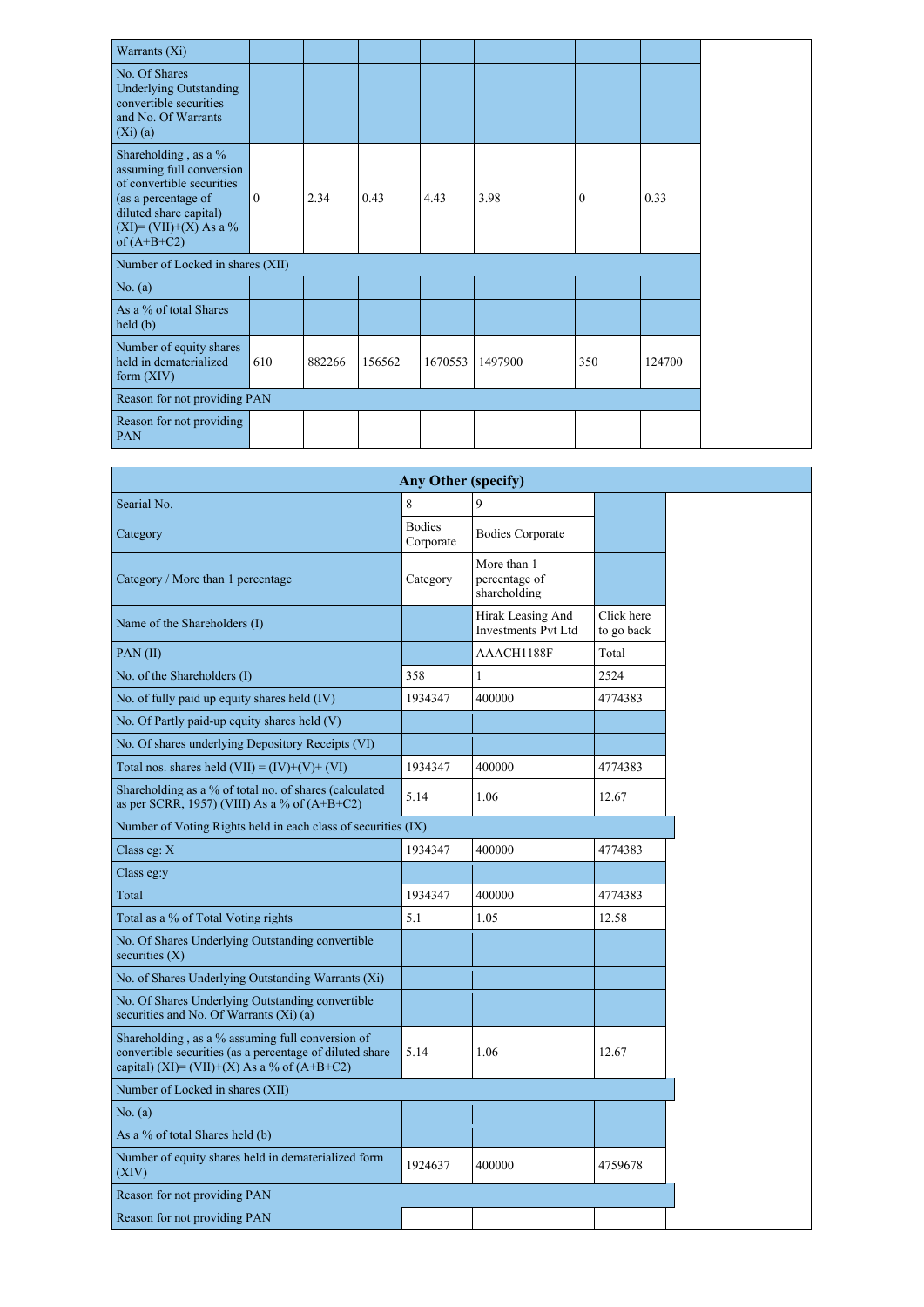|                | significant beneficial owners                                                                                      |                    |                                               |                        |                                          |                                                    |                                 |                                               |             |                                                                       |                                                                                                            |                  |                                                                                   |                |                                            |                                             |
|----------------|--------------------------------------------------------------------------------------------------------------------|--------------------|-----------------------------------------------|------------------------|------------------------------------------|----------------------------------------------------|---------------------------------|-----------------------------------------------|-------------|-----------------------------------------------------------------------|------------------------------------------------------------------------------------------------------------|------------------|-----------------------------------------------------------------------------------|----------------|--------------------------------------------|---------------------------------------------|
|                |                                                                                                                    | Details of the SBO |                                               |                        |                                          |                                                    | Details of the registered owner |                                               |             |                                                                       | Details of holding/ exercise of right of the SBO in<br>the reporting company, whether direct or indirect*: |                  |                                                                                   |                |                                            | Date of                                     |
|                |                                                                                                                    |                    | Passport                                      |                        | Nationality                              |                                                    |                                 | Passport                                      |             |                                                                       | Whether by virtue of:                                                                                      |                  |                                                                                   |                |                                            | creation /<br>acquisition                   |
| Sr.<br>No.     | Name                                                                                                               | PAN                | No. in<br>case of<br>a<br>foreign<br>national | Nationality in case of | (Applicable<br>Any other<br>is selected) | Name                                               | PAN                             | No. in<br>case of<br>a<br>foreign<br>national | Nationality | Nationality<br>(Applicable<br>in case of<br>Any other<br>is selected) | Shares                                                                                                     | Voting<br>rights | Rights on<br>$distributable$ Exercise<br>dividend or<br>any other<br>distribution | of<br>control  | Exercise<br>of<br>significant<br>influence | of<br>significant<br>beneficial<br>interest |
|                | Mrs.S.B.Kalyani,<br>Mr.A.B.Kalyani<br>and Mr. B. N.<br>Kalyani Trustees<br>of Babasaheb<br>Kalyani Family<br>Trust | AEXPK3897G         |                                               | India                  |                                          | Ajinkya<br>Investment<br>And<br>Trading<br>Company | AABCA5459K                      |                                               | India       |                                                                       | 17.65                                                                                                      |                  |                                                                                   | N <sub>o</sub> | No                                         | 08-04-2021                                  |
| 2              | Mrs.S.B.Kalyani,<br>Mr.A.B.Kalyani<br>and Mr. B. N.<br>Kalyani Trustees<br>of Babasaheb<br>Kalyani Family<br>Trust | AEXPK3897G         |                                               | India                  |                                          | Kalyani<br>Investment<br>Company<br>Limited        | AADCK8222C                      |                                               | India       |                                                                       | 16.45                                                                                                      |                  |                                                                                   | N <sub>o</sub> | No                                         | 08-04-2021                                  |
| $\vert 3$      | Mrs.S.B.Kalyani,<br>Mr.A.B.Kalyani<br>and Mr. B. N.<br>Kalyani Trustees<br>of Babasaheb<br>Kalyani Family<br>Trust | AEXPK3897G         |                                               | India                  |                                          | <b>KSL</b><br>Holdings<br>Private<br>Limited       | AABCK8510H                      |                                               | India       |                                                                       | 11.56                                                                                                      |                  |                                                                                   | No             | No                                         | 08-04-2021                                  |
| $\vert 4$      | Mrs.S.B.Kalyani,<br>Mr.A.B.Kalyani<br>and Mr. B. N.<br>Kalyani Trustees<br>of Babasaheb<br>Kalyani Family<br>Trust | AEXPK3897G         |                                               | India                  |                                          | PIH<br>Finvest<br>Company<br>Limited               | AAACP6085F                      |                                               | India       |                                                                       | 3.78                                                                                                       |                  |                                                                                   | No             | N <sub>o</sub>                             | 08-04-2021                                  |
| $\overline{5}$ | Mrs.S.B.Kalyani,<br>Mr.A.B.Kalyani<br>and Mr. B. N.<br>Kalyani Trustees<br>of Babasaheb<br>Kalyani Family<br>Trust | AEXPK3897G         |                                               | India                  |                                          | <b>BF</b><br>Limited                               | Investment   AADCB7682H         |                                               | India       |                                                                       | 3.15                                                                                                       |                  |                                                                                   | N <sub>o</sub> | N <sub>o</sub>                             | 08-04-2021                                  |